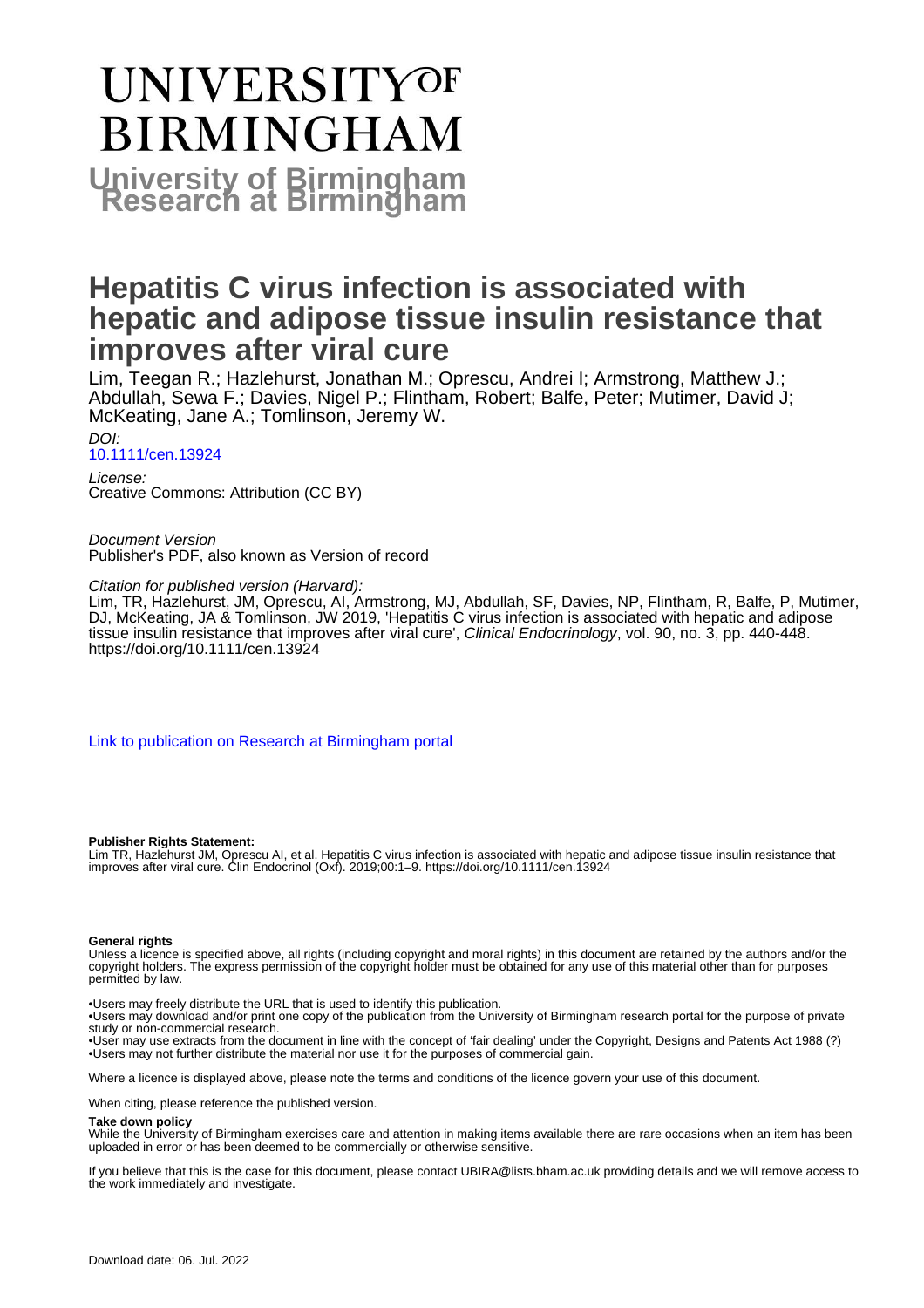#### ORIGINAL ARTICLE

### **WILEY**

# **Hepatitis C virus infection is associated with hepatic and adipose tissue insulin resistance that improves after viral cure**

**Teegan R. Lim1,2** | **Jonathan M. Hazlehurst<sup>3</sup>** | **Andrei I. Oprescu<sup>1</sup>** | **Matthew J. Armstrong1,2** | **Sewa F. Abdullah<sup>4</sup>** | **Nigel P. Davies<sup>5</sup>** | **Robert Flintham<sup>5</sup>** | **Peter Balfe<sup>1</sup>** | **David J. Mutimer1,2** | **Jane A. McKeating<sup>6</sup>** | **Jeremy W. Tomlinson<sup>7</sup>**

1 NIHR Liver Biomedical Research Unit, University of Birmingham, Birmingham, UK

2 CRUK Clinical Trials Unit, University of Birmingham, Birmingham, UK

<sup>3</sup>Institute of Metabolism and Systems Research, University of Birmingham, Birmingham, UK

4 School of Sport, Exercise & Rehabilitation Sciences, University of Birmingham, Birmingham, UK

5 Medical Physics, University Hospitals Birmingham, Birmingham, UK

6 Nuffield Department of Medicine, University of Oxford, Oxford, UK

<sup>7</sup>Oxford Centre for Diabetes, Endocrinology & Metabolism, University of Oxford, Oxford, UK

#### **Correspondence**

Jeremy W. Tomlinson, Oxford Centre for Diabetes, Endocrinology & Metabolism, University of Oxford, Oxford, UK. Email: [jeremy.tomlinson@ocdem.ox.ac.uk](mailto:jeremy.tomlinson@ocdem.ox.ac.uk)

#### **Funding information**

Medical Research Council (programme grant to JWT ref. MR/P011462/1); NIHR Oxford Biomedical Research Centre (principal investigator award to JWT); The views expressed are those of the author(s) and not necessarily those of the NHS, NIHR or the Department of Health.

#### **Summary**

**Background:** Chronic hepatitis C (CHC) is associated with systemic insulin resistance, yet there are limited data on the tissue‐specific contribution in vivo to this adverse metabolic phenotype, and the effect of HCV cure.

**Methods:** We examined tissue‐specific insulin sensitivity in a cohort study involving 13 patients with CHC compared to 12 BMI‐matched healthy control subjects. All subjects underwent a two-step clamp incorporating the use of stable isotopes to measure carbohydrate and lipid flux (hepatic and global insulin sensitivity) with con‐ comitant subcutaneous adipose tissue microdialysis and biopsy (subcutaneous adi‐ pose tissue insulin sensitivity). Investigations were repeated in seven patients with CHC following antiviral therapy with a documented sustained virological response.

**Results:** Adipose tissue was more insulin resistant in patients with CHC compared to healthy controls, as evidence by elevated glycerol production rate and impaired insu‐ lin‐mediated suppression of both circulating nonesterified fatty acids (NEFA) and adi‐ pose interstitial fluid glycerol release during the hyperinsulinaemic euglycaemic clamp. Hepatic and muscle insulin sensitivity were similar between patients with CHC and controls. Following viral eradication, hepatic insulin sensitivity improved as demonstrated by a reduction in endogenous glucose production rate. In addition, circulating NEFA decreased with sustained virological response (SVR) and insulin was more effective at suppressing adipose tissue interstitial glycerol release with a paral‐ lel increase in the expression of insulin signalling cascade genes in adipose tissue consistent with enhanced adipose tissue insulin sensitivity.

**Conclusion:** Chronic hepatitis C patients have profound subcutaneous adipose tissue insulin resistance in comparison with BMI‐matched controls. For the first time, we have demonstrated that viral eradication improves global, hepatic and adipose tissue insulin sensitivity.

McKeating and Tomlinson equally contributed to this study.

This is an open access article under the terms of the Creative Commons [Attribution](http://creativecommons.org/licenses/by/4.0/) License, which permits use, distribution and reproduction in any medium, provided the original work is properly cited.

© 2018 The Authors. *Clinical Endocrinology* Published by John Wiley & Sons Ltd.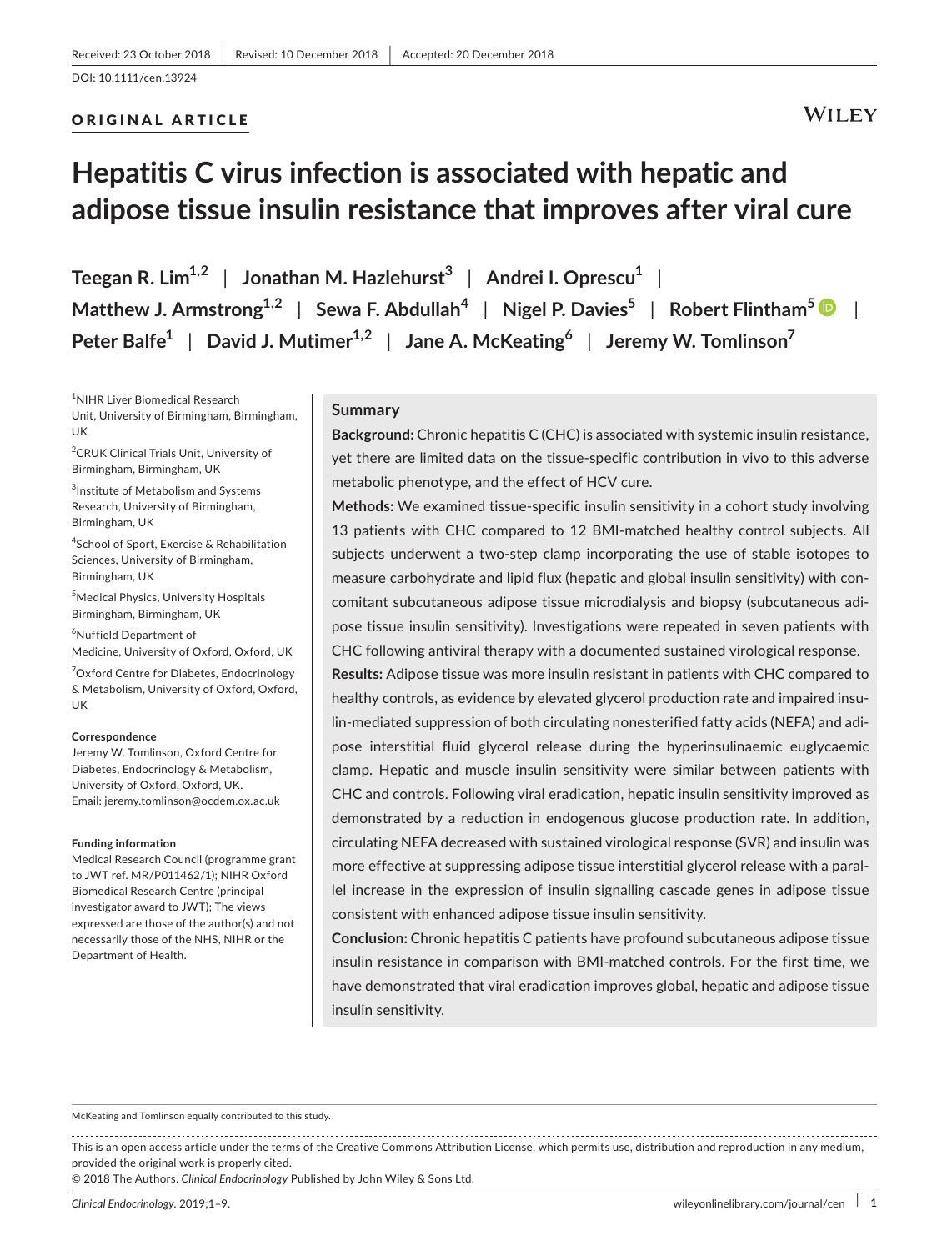**KEYWORDS** adipose tissue, HCV, hepatic, insulin resistance

#### **1** | **INTRODUCTION**

Hepatitis C virus (HCV) infection is a global health problem affecting 170 million people that leads to progressive liver disease including cirrhosis and hepatocellular carcinoma (HCC). Chronic hepatitis C (CHC) is also associated with metabolic syndrome.<sup>1,2</sup> Type 2 diabetes mellitus (T2DM) is more prevalent in patients with CHC‐asso‐ ciated cirrhosis compared to other causes of cirrhosis. $^3$  Metabolic syndrome in CHC is associated with an increased risk of progressive liver diseases<sup>4</sup> and population-based studies link T2DM to fibrosis and highlight its role as a risk factor for developing  $HCC<sup>5</sup>$ 

Hepatitis C virus replicates within hepatocytes in the liver and yet the sites of insulin resistance in patients with CHC remain elusive, with some studies reporting the liver as the primary site<sup>6,7</sup> and others suggest extra‐hepatic sites, namely adipose tissue and skeletal muscle. $8\,$  Most of the current evidence studying insulin resistance in CHC is based on homoeostatic model assessment of insulin resistance (HOMA-IR) which cannot distinguish sites of IR $^{\circ}$ . Hepatic steatosis and insulin resistance can limit treatment response to interferon-based therapies. $10^{-12}$  Directly acting antiviral agents (DAAs) have recently become the standard of care with high rates of cure >90%.<sup>13-15</sup> Curing HCV infection with DAA or interferonbased therapies improves the metabolic profile<sup>16-18</sup>; however, none of these studies investigated the tissue‐specific effects of HCV in‐ fection on IR.

Based upon the premise that CHC is a multisystem disease with a significant metabolic burden, we investigated the tissue‐specific contributions to the adverse metabolic phenotype in CHC using state-of-the-art metabolic phenotyping techniques. Secondly, we assessed the impact of curative treatments on liver function and the adverse metabolic features associated with CHC. Our underpinning hypothesis is that adipose tissue insulin resistance is the cardinal feature of the metabolic abnormalities associated with chronic hep‐ atitis C and this improves with viral eradication.

#### **2** | **PATIENTS AND METHODS**

#### **2.1** | **Study subjects**

#### **2.1.1** | **CHC patients**

One hundred and two treatment‐naive patients with CHC were di‐ agnosed as anti‐HCV antibody positive and had detectable levels of HCV RNA. Of these, 13 met the inclusion criteria. The majority of the patients were excluded because their treatment was delayed due to the development of directly acting antiviral agents. Eligibility for the study was determined at routine national health service appointment by standard blood tests, clinical history and physical

examination/observations to identify coexisting medical illnesses or other contraindications (Supporting Information S1 in Appendix S1). Patients received either interferon-containing or interferon-free regimen, which was decided by the clinician following 1‐1 discus‐ sion. The types and duration of treatment are listed in Supporting Information S2 in Appendix S1. Of the thirteen patients, 11 received antiviral therapy and two patients did not (contraindications to starting treatment). Of the 11 treated patients, one patient did not achieve sustained virological response (SVR), two patients withdrew consent and one patient was lost to follow‐up, leaving seven patients who completed both parts of the study.

#### **2.1.2** | **Healthy control subjects**

Twelve healthy male volunteers were recruited by local advertise‐ ment and provided written informed consent.<sup>19</sup>

#### **2.2** | **Study design and clinical protocol**

All subjects were invited to the Welcome Trust Clinical Research Unit where they underwent a two-step hyperinsulinaemic euglycaemic clamp, adipose tissue microdialysis and biopsy, magnetic resonance spectroscopy (MRS) of the liver and dual energy absorptiometry (DXA) scans to measure body composition and adipose distribution. The first part of the study compared healthy volunteers and CHC patients prior to treatment. Following successful antiviral treatment, seven cured patients were reinvited to undergo a similar metabolic study (second part of study). There was a washout period of at least 3 months after the end of treatment before the metabolic study was performed (Supporting Information S3 in Appendix S1).

#### **2.2.1** | **Hepatic de novo lipogenesis**

The evening prior to the clinical study, subjects visited the research facility and were given a standardized evening meal after which they fasted until the end of the clamp at 14:00 hours the next day. To de‐ termine the rates of de novo lipogenesis (DNL), they were given oral  $^{2}$ H<sub>2</sub>O (3 g/kg deuterated water in 2 divided doses) at 5 and 10 <sub>PM</sub>, followed by drinking water enriched to 0.4%.

#### **2.2.2** | **Two‐step hyperinsulinaemic euglycaemic clamp**

At 08:00 hours the following morning, fasting bloods were taken prior to starting the two‐step clamp procedure using established methodology.<sup>19</sup> A bolus of <sup>13</sup>C-glucose (CK Gas Ltd, Hook, UK) was administered (2 mg/kg) over 1 minute followed by constant rate infusion of  $^{13}$ C-glucose (20 µg/kg/min; basal phase). Two hours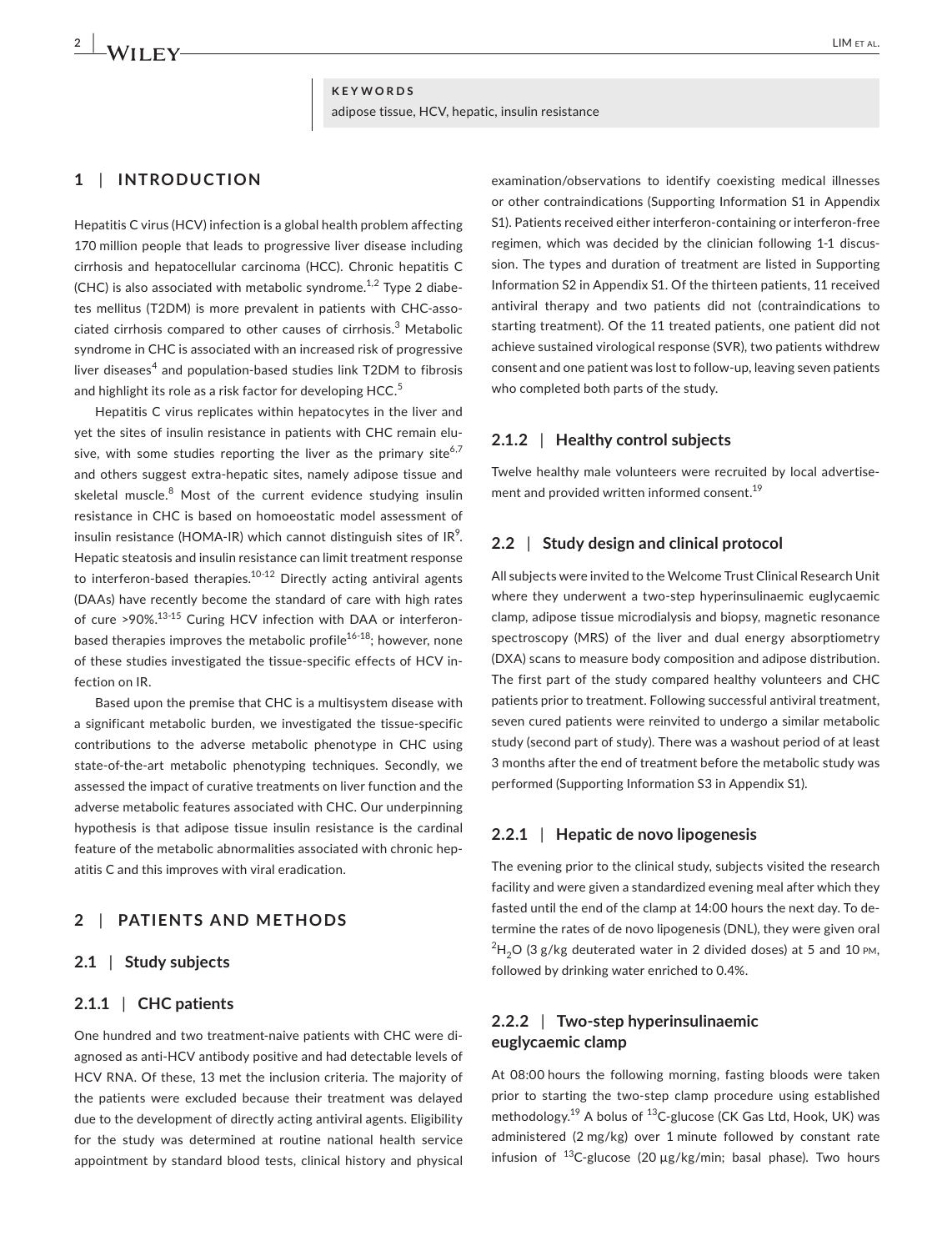after starting the clamp, a soluble insulin infusion (Actrapid; Novo Nordisk, Copenhagen, Denmark) was commenced (20 mU/m<sup>2</sup>/min, low insulin to partially suppress hepatic glucose output), together with an infusion of 20% glucose enriched with  $^{13}$ C-glucose to 4%, beginning at 2 mg/kg/min through the same line. Arterialized blood samples were taken at 5-minute intervals, and the glucose infusion rate changed to maintain fasting glycaemic levels. After a further 2 hours, the insulin infusion rate was then increased to 100 mU/  $\textsf{m}^2/\textsf{k}\textsf{g}$  (high insulin to maximally drive glucose uptake) for the final 2 hours of the clamp with sampling as described above. Steady-state samples were taken at three time points in the final 30 minutes of each phase (basal, low insulin and high insulin). Rates of glucose pro‐ duction and glucose disposal were calculated using modified ver‐ sions of the Steel equations.<sup>20,21</sup>

### **2.2.3** | **<sup>2</sup> H5‐glycerol infusion**

Whole body lipolysis was assessed, by measuring glycerol rate of appearance (Gly Ra) using stable isotope dilution methodology.  $^{2}$ H<sub>5</sub>-glycerol (0.1  $\mu$ mol/kg/min) (CK Gas Ltd) was infused throughout the duration of the clamp. The decrease in Gly Ra, from basal to low and high-insulin, reflects the suppression of lipolysis by insulin. Regression analysis incorporating the circulating insulin concentra‐ tions at the various stages of the clamp was used to determine the insulin concentration needed to half‐maximally suppress Gly Ra  $(EC_{50})$ .

#### **2.2.4** | **Subcutaneous adipose tissue (SAT) microdialysis and biopsy**

A single microdialysis catheter (M Dialysis 63 40/30; Prospect Diagnostics ltd, Dronfield, UK) was inserted under local anaesthetic (1 mL of 1% lignocaine) into the subcutaneous adipose tissue 5 cm to lateral to the umbilicus. Microdialysis samples were taken at 30‐ minute intervals for the duration of the two‐step clamp as we have described previously.<sup>22</sup> Thirty minutes after starting the low-dose insulin infusion, a subcutaneous abdominal adipose tissue biopsy was performed (contra-lateral to the microdialysis catheter) using an aseptic technique under local anaesthetic (1‐2 mL of 1% lignocaine), in order to obtain approximately 250‐500 mg of adipose tissue. The sample was immediately snap frozen in liquid nitrogen and stored at −80°C for subsequent total RNA extraction, reverse transcription and real-time PCR analysis.MRS, DXA protocol and isotope analysis are listed in Supporting Information S4 in Appendix S1.

#### **2.3** | **Ethics**

The study was conducted in accordance with the guidelines of the Declaration of Helsinki and the principles of Good Clinical Practice. All original study protocols had been reviewed and approved by the local National Research Ethics Service (NRES) Committee West Midlands, Solihull (East Midlands REC Centre) ethics committees REC reference 12/WM/0122&12/WM/028.

#### **2.4** | **Statistics**

Continuous clinical and laboratory variables are reported as mean and standard error (SE) since all variables showed parametric distribution on D'Agostino and Pearson Omnibus Normality testing. Categorical variables are reported as number and percentages. Area under the curve (AUC) analysis was performed using the trapezoidal method for interstitial glycerol release during the clamp. For comparison of single variables, paired Student's *t* tests were used (or nonparametric equivalents where data were not normally distributed). Where repeated samples were taken repeated‐measures one‐way ANOVA was used, incorporating Dunnett's test for multiple comparisons. The significance level was set at *P* < 0.05, and all analyses were performed using the GraphPad Prism 5.0 software package (GraphPad Company, San Diego, CA, USA).

#### **3** | **RESULTS**

#### **3.1** | **Participants' characteristics and systemic insulin sensitivity**

Patient demographics, anthropometry and baseline biochemistry are presented in Supporting Information Table S5 in Appendix S1. In the CHC group, eight patients were infected with genotype (Gt)1 and five with Gt3 HCV. Serum cholesterol, triglycerides and creatinine were all lower in CHC patients compared to control subjects.

#### **3.2** | **Differences in peripheral, hepatic and adipose tissue insulin sensitivity in CHC patients and control subjects**

#### **3.2.1** | **Systemic insulin sensitivity and glucose disposal**

Fasting glucose levels were similar in CHC and control subjects  $(4.39 \pm 0.1 \text{ vs } 4.7 \pm 0.1 \text{ mmol/L}, P = 0.08)$  and were successfully maintained across the clamp (Figure 1A). In contrast, fasting insulin and homoeostatic model assessment for insulin resistance (HOMA‐ IR) were significantly increased in the CHC group consistent with systemic insulin resistance.

Despite insulin infusion rates being similar between the two groups, low‐ and high‐dose insulin concentrations were higher in the CHC group (Figure 1B). Glucose utilization under high‐dose in‐ sulin (M/I values) was lower in patients with CHC. However, body weight-adjusted glucose disposal rates (Gd) were similar at low- and high-dose insulin infusion (Figure 1C).

#### **3.2.2** | **Glucose production**

Basal glucose production rates (Ra Glucose) were significantly higher in CHC patients (Figure 1D) although endogenous glucose produc‐ tion (EGP), reflecting hepatic insulin sensitivity and measured fol‐ lowing low‐dose insulin infusion, was similar between CHC and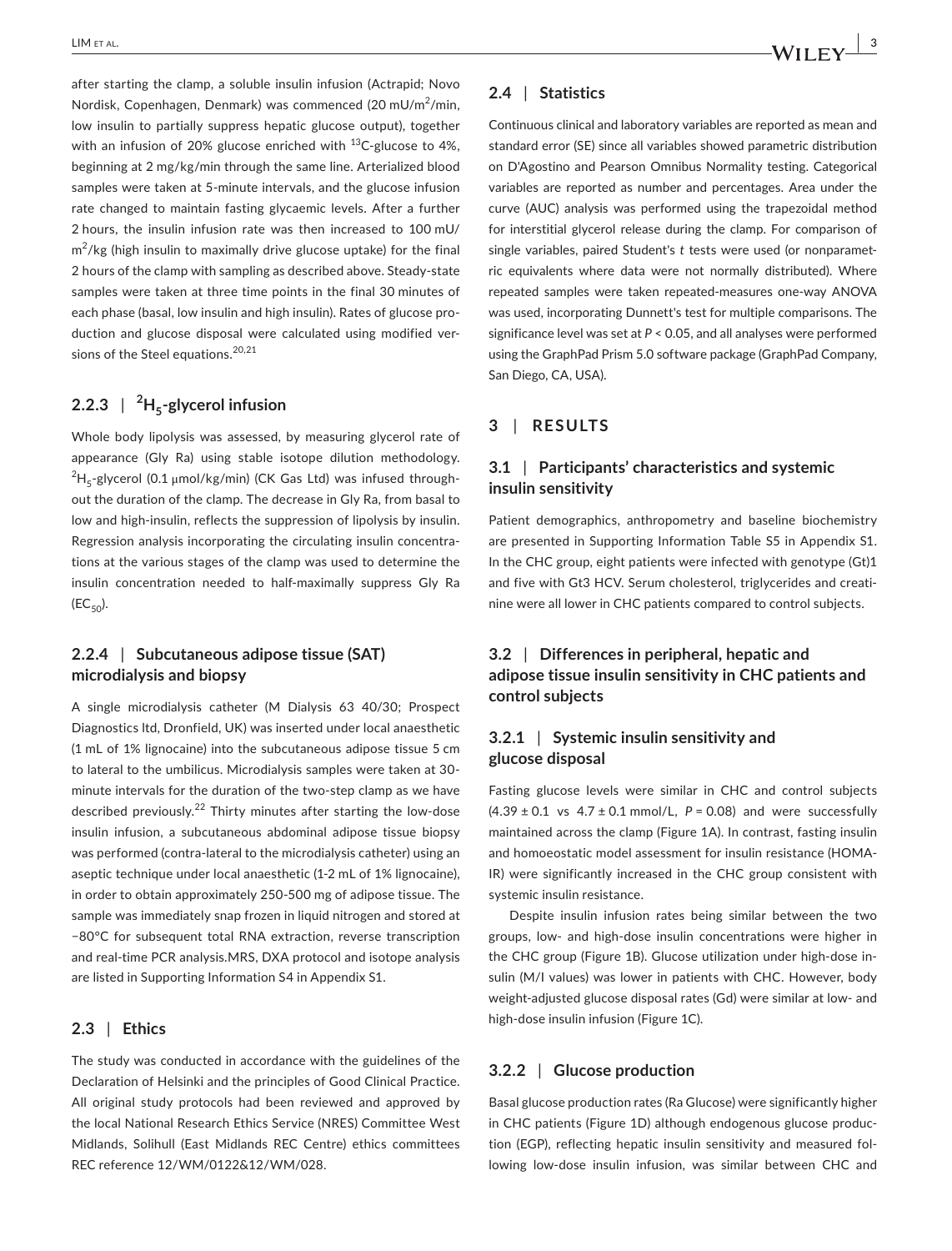

healthy control subjects  $(0.71 \pm 0.10 \text{ vs } 0.66 \pm 0.68 \text{ mg/kg/min})$ , *P* = 0.72) (Figure 1D).

#### **3.2.3** | **Lipid metabolism**

Proton density fat fraction measured by MRS that quantifies hepatic lipid content was similar between CHC patients and healthy control subjects (1.5 ± 0.7 vs 0.8 ± 0.3%, *P* = 0.33). However, if one excludes HCV Gt1 infected patients, the remaining Gt3 patients showed increased hepatic lipid content compared to the control subjects (5.2 ± 2.4 vs 0.8 ± 0.3%, *P* = 0.01) (Figure 2A).

Fasting circulating NEFA levels were similar between CHC pa‐ tients and control subjects in the basal and insulinaemic states (Figure 2B). Ra glycerol, reflecting global lipolytic rates, was sup‐ pressed by insulin. It was higher in CHC compared to control sub‐ jects in the basal fasting state, after low-dose and high-dose insulin infusion consistent with an impaired ability of insulin to suppress lipolysis, largely reflecting adipose tissue insulin resistance (Figure 2C).

Adipose tissue microdialysis was used to examine the dynamic function of subcutaneous abdominal adipose tissue (SAT). Insulin suppressed adipose tissue interstitial fluid glycerol concentrations; however, the magnitude of this suppression following low-dose insulin infusion was comparable between CHC patients and control subjects. However, endorsing our observations with systemic Ra Glycerol, high-dose insulin failed to suppress abdominal SAT glycerol release in CHC (54 ± 29 vs 179 ± 26 μmol/kg/min, *P* = 0.013) (Figure 2D).

#### **3.3** | **The impact of HCV eradication on liver chemistry, body composition and systemic insulin sensitivity**

Body composition and metabolic parameters including BMI, weight, total and android/gynoid fat mass and serum lipids were unchanged before or after antiviral therapy. Alanine aminotransferase and aspartate aminotransferase improved after viral cure whilst gamma

FIGURE 1 Hepatitis C virus infection increased systemic insulin resistance (IR), with limited effect on hepatic and peripheral IR. Circulating glucose (A) and insulin (B) levels were measured during the two‐step clamp. Muscle and hepatic IR was determined by suppression of glucose disposal, Gd (C) and rate of appearance, Ra (D). Black bar = healthy controls, White bar = CHC. \*\*\*\**P* < 0.0001,\*\**P* < 0.01,\**P* < 0.05

glutamyltransferase, bilirubin and albumin did not change (Supporting Information S6 in Appendix S1). Gd following both low‐ and high‐dose insulin infusion was unchanged after viral cure (Figure 3A).

#### **3.4** | **Viral eradication in CHC patients improves hepatic and adipose tissue insulin resistance**

Following viral eradication, EGP improved  $(0.99 \pm 0.17$  vs  $0.72 \pm 0.18$  mg/kg/min;  $P = 0.05$ ) consistent with increased hepatic insulin sensitivity (Figure 3B). Hepatic steatosis did not change fol‐ lowing viral cure (4.217 ± 2.643 vs 2.893 ± 1.257, *P* = 0.67).

Viral cure did not significantly alter the contribution of DNL to the circulating triglyceride pool  $(5.6 \pm 4.3 \text{ vs } 4.3 \pm 4.7\% , P = 0.68)$ . Fasting circulating NEFA levels were reduced following viral cure (112 ± 42 vs 80 ± 39 μmol/L, *P* < 0.001). Although NEFA levels were suppressed by low- and high-dose insulin infusions, there were no significant differences when comparing NEFA levels before and after viral eradication (Figure 4A).

Ra glycerol in the basal fasting state or after low‐ or high‐dose insulin fusion was not affected by viral cure (Figure 4B). Following viral cure, SAT interstitial glycerol release decreased in the fasting state, consistent with enhanced SAT insulin sensitivity (261 ± 128 vs  $194 \pm 43$  µmol/kg/min,  $P < 0.05$ ) (Figure 4C). However, there was no difference in abdominal SAT glycerol release after low-dose insulin infusion (148 ± 57 vs 145 ± 62 μmol/kg/min, *P* = 0.23). Importantly, viral cure enhanced the ability of high‐dose insulin infusion to sup‐ press local SAT glycerol release (99 ± 23 vs 71 ± 25 μmol/kg/min, *P* < 0.05), independent of CHC genotype (Figure 4C).

#### **3.5** | **HCV cure increases transcript levels of lipogenic and insulin signalling genes in subcutaneous adipose tissue**

mRNA levels of genes involved in the metabolic pathways includ‐ ing insulin sensitivity and lipid metabolism were analysed in SAT using a Fluidigm BioMark HD System 96.96 Dynamic Array, San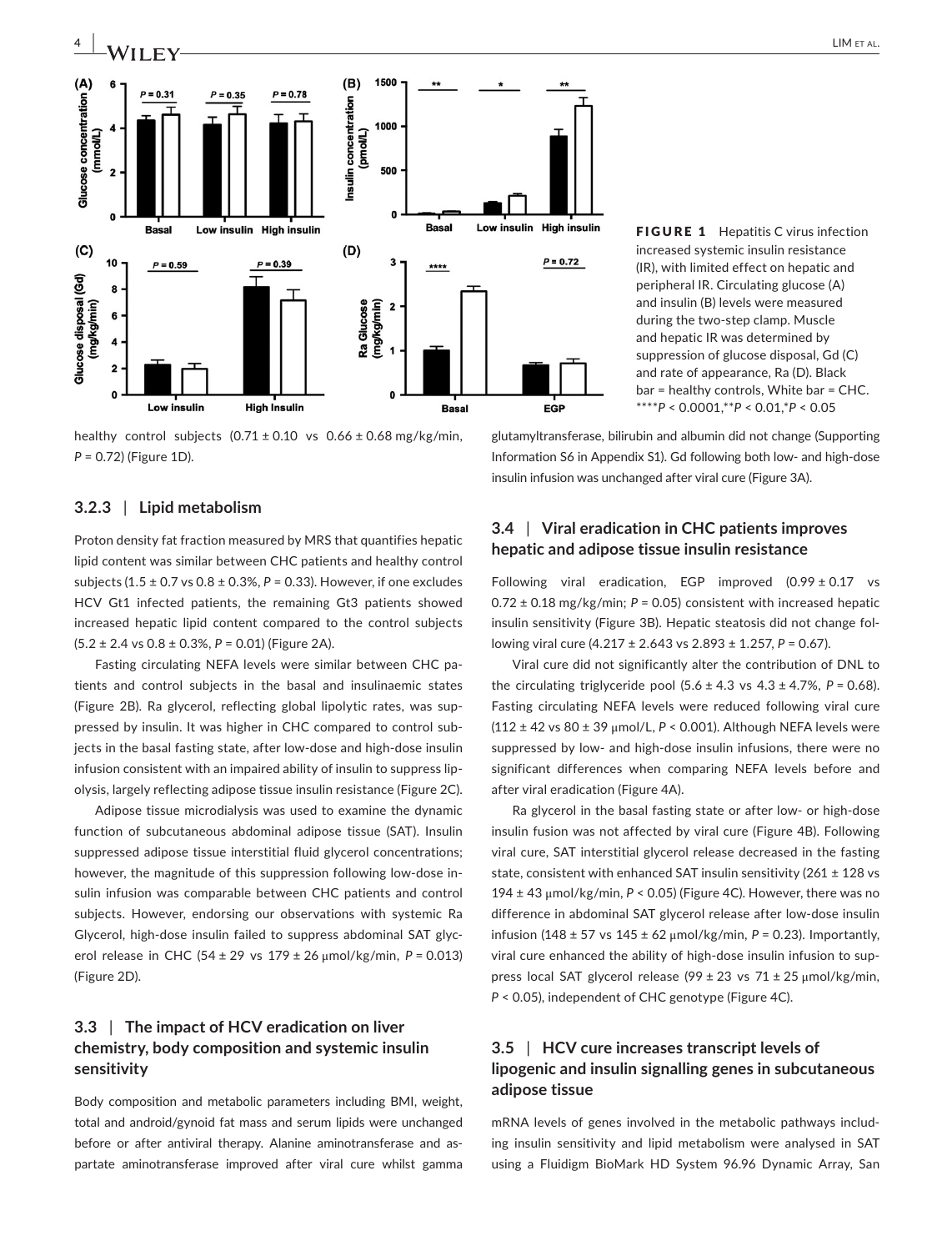FIGURE 2 Hepatitis C virus infection increased adipose tissue insulin resistance Hepatic lipid content (by magnetic resonance spectroscopy/MRS) (A) and mean circulating nonesterified fatty acid (NEFA) concentrations (B), measured in controls and chronic hepatitis C. Whole body lipolysis measured by Ra(glycerol) (C). Change in mean levels of glycerol release from basal was determined to quantify the rate of lipolysis in subcutaneous adipose tissue at low‐ and high-dose insulin infusion (D). \*P < 0.05,  $*$  $*$ P < 0.01,  $*$  $*$  $*$ P < 0.001

FIGURE 3 Viral eradication in chronic hepatitis C patients improves hepatic and adipose tissue insulin resistance. The degree of skeletal and hepatic insulin sensitivity was determined by suppression of Gd (A) and Ra glucose (B) following viral eradication



FIGURE 4 Sustained virological response improves global and subcutaneous adipose tissue (SAT) insulin sensitivity. Circulating nonesterified fatty acid (NEFA) concentrations (A) and Ra glycerol (B) were measured to determine global insulin resistance and whole body lipolysis. Mean levels of glycerol release during steady state were determined to quantify the rate of lipolysis in SAT.\**P* < 0.05, \*\*\*P < 0.001

Francisco, CA, USA 34 of the 58 genes showed significant differ‐ ences in expression levels before and after viral eradication; 13 were involved in lipid metabolism (Figure 5A) and 7 in insulin signalling (Figure 5B) (Supporting Information S3 in Appendix S1). Specifically, mRNA levels of diacylglycerol O‐acyltransferase‐1 (DGAT1), leptin (LEP) and sterol regulatory element binding transcription factor‐1 (SREBF1), the major regulator of lipogenic gene expression, were increased (2.4‐,4.8‐ and 3.5‐fold, respectively). mRNA expression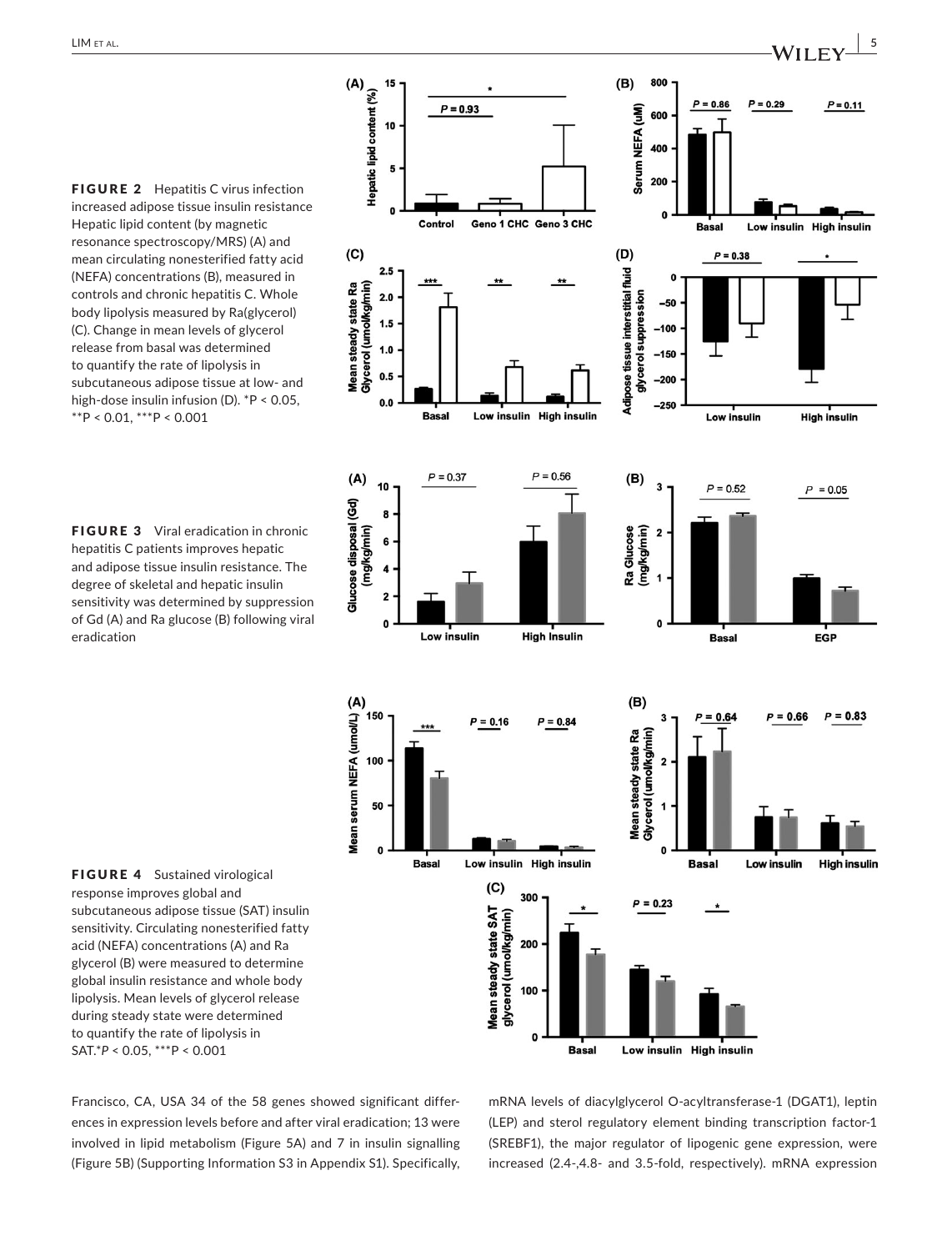levels of insulin receptor substrate (IRS)‐1 and ‐2 and p‐akt murine thymoma viral oncogene homologue (AKT)‐1 and ‐2 increased 3.6‐, 8.1‐, 2.3‐ and 3.1‐fold, respectively, consistent with our observations of enhanced insulin action after antiviral therapy. mRNA expression of hydroxysteroid 11‐β (HSD11β1) and dual specificity phosphatase 1 (DUSP1) were also increased (5.9‐ and 2.3‐fold, respectively). Taken together, these data suggest a shift towards safe lipid stor‐ age with less mobilization in the setting of enhanced insulin action postviral cure.

#### **4** | **DISCUSSION**

We have demonstrated that CHC is associated with an adverse metabolic phenotype characterized by systemic, hepatic and adipose tissue IR This is the first longitudinal study that has measured both



FIGURE 5 Hepatitis C virus eradication regulates the mRNA expression of metabolic genes. Fold change of 13 lipogenic (A) and 7 insulin signalling genes (B) with significant differences in expression levels in pre‐ and postviral eradication. Data are presented as mean ± SE fold induction compared to untreated cells (quantified relative to GAPDH), \**P* < 0.05

carbohydrate and lipid flux in HCV‐infected patients before and after viral cure and demonstrates that the improvement in IR upon successful viral eradication was specific to hepatic and subcutane‐ ous adipose tissue with limited alterations in body composition.

The association between HCV infection and T2DM is in‐ dependent of the presence of cirrhosis.<sup>23</sup> In vitro studies have demonstrated that HCV hijacks the lipid‐producing machinery of hepatocytes for its benefit, resulting in hepatic steatosis and insulin resistance. However, liver cirrhosis (regardless of aetiology) is also associated with insulin resistance.<sup>24,25</sup> The mechanisms by which these occur are out with the scope of this study. In order to examine tissue‐specific insulin sensitivity in CHC, only patients without cir‐ rhosis were included to avoid the confounding effect of cirrhosis on insulin resistance.

Our CHC cohort had lower serum triglyceride levels compared to control, despite being well nourished and of normal BMI. This finding is similar to the observations by Dai et al.<sup>26</sup> The association between HCV and hypobetalipoproteinaemia, $27,28$  in part, may explain the observation. However, we did not observe increase in triglyceride level following viral eradication. There was significant hyperinsulinaemia in the CHC group compared to control subjects in this study. In patients with CHC, the presence of steatosis or ad‐ vanced fibrosis was reported to associate with a reduction in he‐ patic insulin clearance.<sup>29</sup> Reduction in insulin clearance plays an important role in the compensatory response to insulin resistance, and this was associated with increased hepatic lipase activity.<sup>30</sup> As our study excluded patients with advanced fibrosis and significant steatosis, it is possible that HCV may mediate hepatic insulin clear‐ ance directly, and further studies are needed to delineate the under‐ lying mechanisms.

Our detailed metabolic phenotyping approach has allowed us to dissect, in a tissue‐specific manner, the contribution of individual tissues to the systemic insulin resistance reported in HCV‐infected patients. Even though liver is the major reservoir supporting viral replication, the sites of insulin resistance in CHC have been debated in the published literature.<sup>6,8</sup> Some studies have suggested that the liver is the major site of insulin resistance<sup>6,7</sup> whilst others have implicated adipose tissue and skeletal muscle.<sup>8</sup> The mechanisms underlying the crosstalk between liver and extra-hepatic sites also remain largely unknown. The majority of studies published to‐date have used HOMA-IR to quantify insulin resistance in  $CHC^{31,32}$  which only provides a global, systemic measure of insulin sensitivity and does not discriminate between hepatic and peripheral effects.<sup>33</sup>

Despite inducing more steatosis and fibrosis, it is unclear whether the degree of insulin resistance is linked to the infecting HCV genotypes. The published evidence is controversial, with some suggesting higher insulin resistance among patients with  $\text{Gt1}^{34}$  whilst others show a higher prevalence in Gt3 infection.<sup>35</sup> Some authors have reported data showing a similar prevalence of insulin resistance in both genotypes.<sup>8,36</sup> Even though our study was not powered to compare the two groups, we observed no difference in baseline hepatic or skeletal insulin resistance between patients infected with Gt1 or 3 CHC, or between healthy controls and CHC.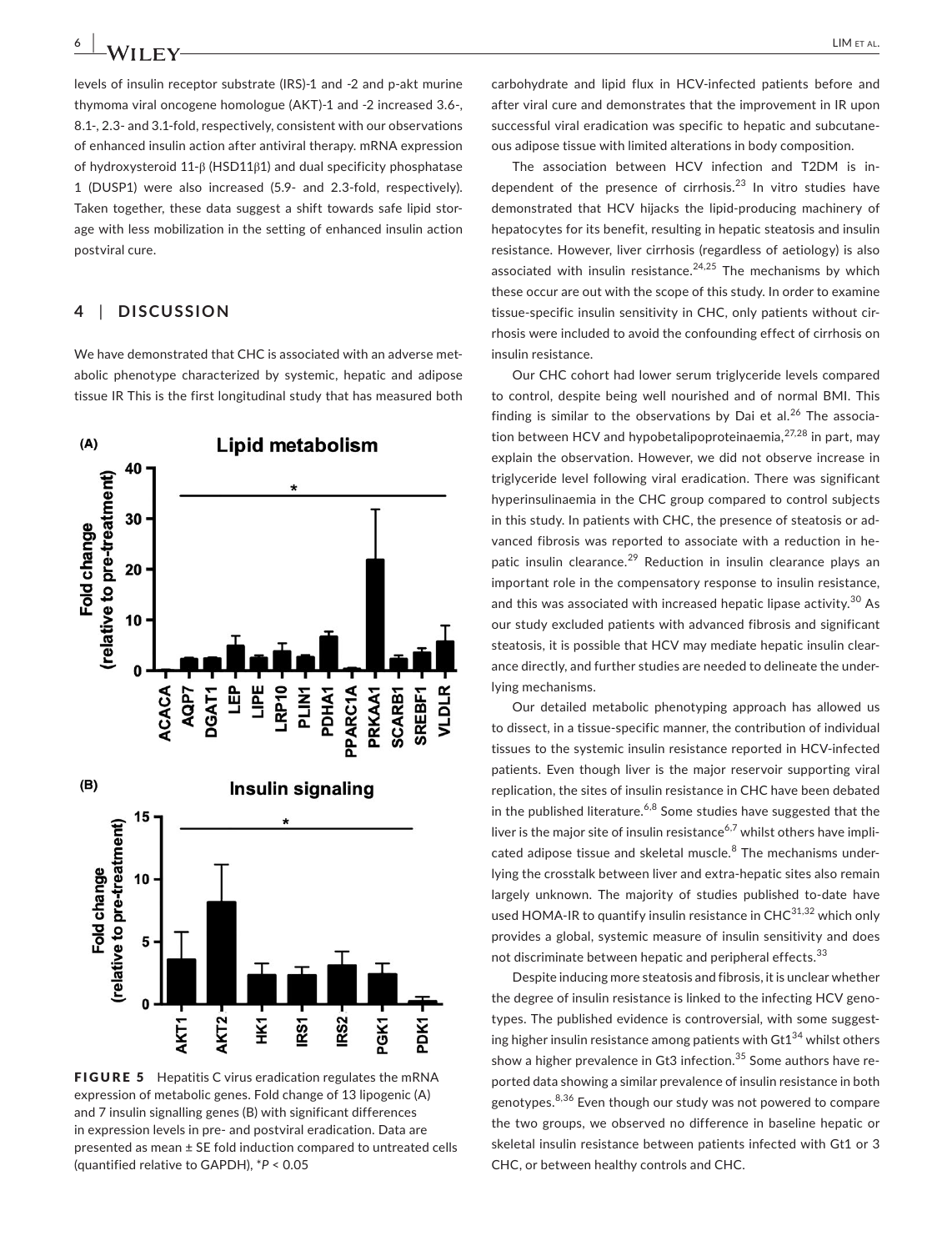To the best of our knowledge, this is the first study to demon‐ strate the significance of SAT adipose tissue dysfunction in CHC. This has been linked to other liver conditions, especially nonalcoholic fatty liver disease.<sup>22</sup> In our study, patients with CHC had adipose tissue insulin resistance as measured by serum NEFA concentrations, Ra glycerol and adipose tissue interstitial fluid glycerol release. One study explored the effect of HCV infection on whole body lipolysis.<sup>6</sup> Vanni et al measured serum NEFA levels and Ra glycerol following  $^{2}$ H<sub>5</sub>-glycerol infusion and found no difference in whole body lipolysis between healthy volunteers and patients with CHC. Some have suggested an association between HCV infection and alterations in adipocytokines, but data have been inconclusive.<sup>37,38</sup> Adipose insulin resistance as measured by failed suppression of circulating NEFA levels resulting in an increase in NEFA delivery and availability in the liver and can fuel lipid accumulation. However, both circulating NEFA levels and Ra glycerol measurements detect whole body lip‐ olysis and are unable to correlate whole body lipolysis to a specific tissue. By pairing these observations with abdominal SAT microdial‐ ysis to measure mean steady‐state adipose interstitial fluid glycerol concentrations, we showed that patients with CHC had increased abdominal SAT‐specific insulin resistance compared to BMI‐ and age‐matched controls.

Upon successful viral cure, systemic insulin resistance did not alter, but hepatic and peripheral IR improved in patients with CHC. This was not accompanied by alterations in body weight or in hepatic lipid content. The improvement in hepatic IR was more pronounced in Gt3 infected patients (data not shown), which was perhaps unsur‐ prising, as Gt3 HCV is known to be more pro-steatogenic (indeed, hepatic lipid content was higher in the Gt3 patients in our study), and therefore, its eradication would be expected to improve hepatic steatosis and hence hepatic IR. More interestingly, the improvement in skeletal IR was only observed in Gt1 CHC. However, we acknowledged that this study was not powered to study the genotype‐spe‐ cific contribution to insulin resistance.

Sustained virological response significantly improved SAT insu‐ lin sensitivity in both Gt1&3 CHC as evidenced by interstitial fluid glycerol suppression by insulin. The observed beneficial impact on adipose function could mediate a reduction in FFA delivery to the liver resulting in less hepatic steatosis. Even though the mechanisms that drive the improvement in adipose tissue function are unknown, we have shown that they are occur independent of the changes in body composition of fat mass. Taken together, our data show that there are tissue‐specific effects of viral eradication, namely in liver and fat, but not in skeletal muscle and our gene expression data from adipose tissue would appear to endorse this.

Our study is not without limitations. Comparison between a mixed gender CHC cohort and a purely male control cohort may have underestimated the degree of insulin resistance in the CHC group, as male subjects are perceived to have higher insulin resis‐ tance due to the greater amounts of visceral and hepatic adipose tissue, and lack the protective effect of oestrogen.<sup>39</sup> The number of participants is small making it difficult to extrapolate the relevance of observed metabolic perturbation in patients with CHC or the

subsequent improvements in tissue‐specific insulin sensitivity after treatment. The small number of participants also limits the interpre‐ tation of our data and mean that the analysis of HCV treatment and Gt in inducing IR and hepatic steatosis is likely to be underpowered. Visceral adipose tissue function is perhaps the most critical deter‐ minant of NEFA delivery to the liver, but real-time assessments of visceral adipose tissue function are not feasible in human studies and therefore we have had to extrapolate our findings from the SAT depot. Not all CHC patients received the same antiviral therapies. Pegylated interferon has been shown to alter insulin sensitivity both in vivo and in vitro.<sup>40,41</sup> Whilst we included a washout period of 3‐6 months in our study design to eliminate any direct effect(s) of interferon treatment, we did observe a more dramatic improvement in systemic insulin sensitivity in patients who did not receive interferon, but without any change in body composition or BMI.

#### **5** | **CONCLUSIONS**

This study demonstrated that CHC is intricately linked to insulin resistance and hepatic steatosis. Using state‐of‐the‐art metabolic assessments, we have demonstrated that both hepatic and adipose tissue insulin sensitivity improved after viral eradication. The identi‐ fication of extra‐hepatic effects of HCV infection, especially in the adipose tissue is novel and has important clinical relevance. Further studies are needed to evaluate the potential interaction between HCV and adipose tissue in inducing insulin resistance and the geno‐ type‐specific mechanisms involved, to allow for novel and targeted therapies.

#### **CONFLICT OF INTEREST**

Nothing to declare.

#### **AUTHOR'S CONTRIBUTIONS**

TRL drafted the article and contributed to the conception and de‐ sign of the study. JMH, AIO, MJA, SFA, NPD, RF contributed to the design of the study, generation and analysis of the data and final approval of the submitted version. DJM, JAM and JWT contributed to the interpretation of the data and final approval of the version.

#### **ORCID**

*Robert Flintha[m](https://orcid.org/0000-0002-1842-2653)* <https://orcid.org/0000-0002-1842-2653>

#### **REFERENCES**

- 1. Souza AF, Pace FH, Chebli JM, Ferreira LE. Insulin resistance in nondiabetic patients with chronic hepatitis C: what does it mean? *Arq Bras Endocrinol Metabol*. 2011;55(6):412‐418.
- 2. Stepanova M, Lam B, Younossi Y, Srishord MK, Younossi ZM. Association of hepatitis C with insulin resistance and type 2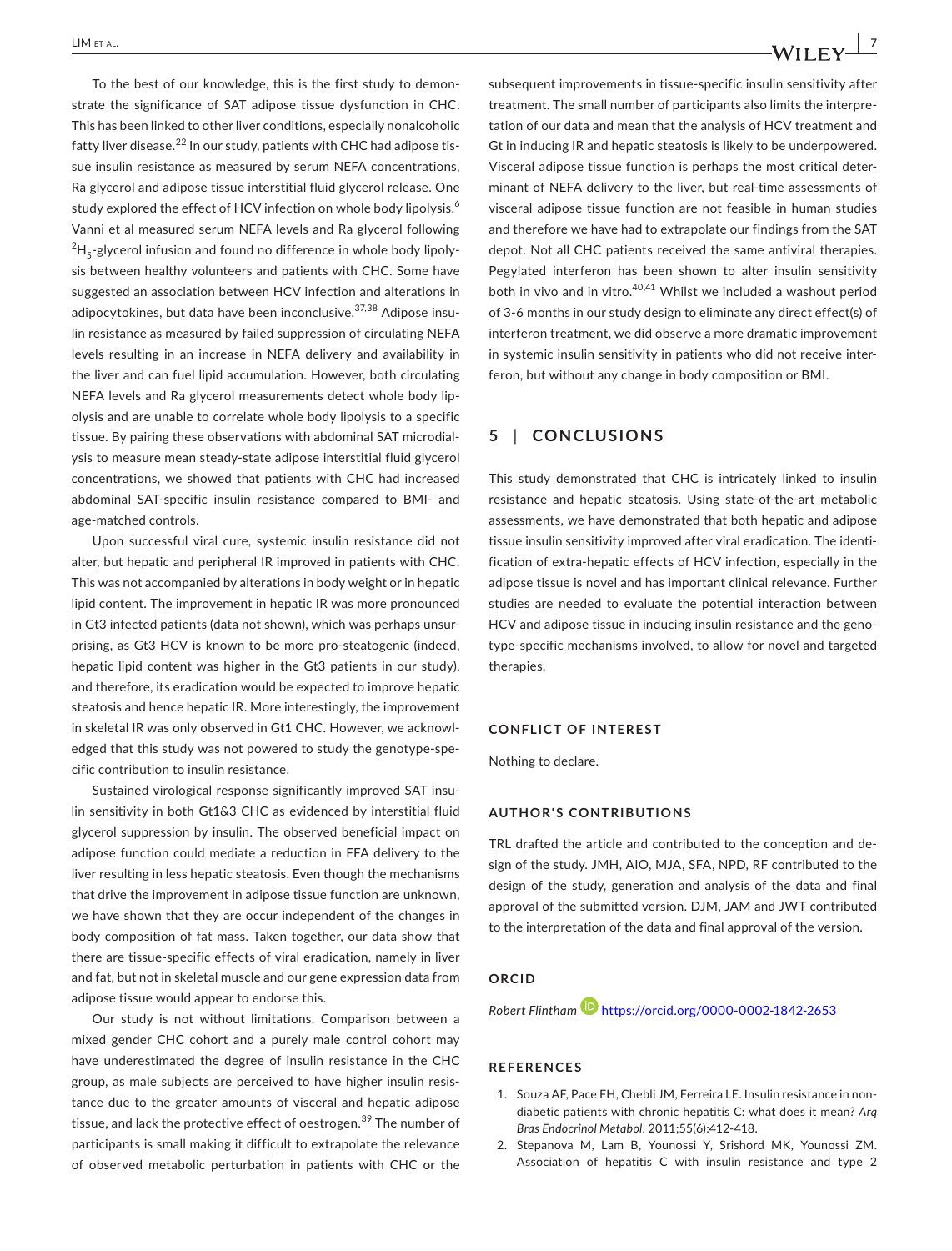## **8 |**  $\mathbf{M}$   $\mathbf{L}$  **LIM** ETAL.

diabetes in US general population: the impact of the epidemic of obesity. *J Viral Hepat*. 2012;19(5):341‐345.

- 3. Allison ME, Wreghitt T, Palmer CR, Alexander GJ, Evidence for a link between hepatitis C virus infection and diabetes mellitus in a cirrhotic population. *J Hepatol*. 1994;21(6):1135‐1139.
- 4. Lavanchy D. The global burden of hepatitis C. *Liver Int*. 2009;29(Suppl 1):74‐81.
- 5. Singal AG, El-Serag HB. Hepatocellular carcinoma from epidemiology to prevention: translating knowledge into practice. *Clin Gastroenterol Hepatol*. 2015;13(12):2140‐2151.
- 6. Vanni E, Abate ML, Gentilcore E, et al. Sites and mechanisms of insulin resistance in nonobese, nondiabetic patients with chronic hepatitis C. *Hepatology*. 2009;50(3):697‐706.
- 7. Shintani Y, Fujie H, Miyoshi H, et al. Hepatitis C virus infection and diabetes: direct involvement of the virus in the development of insulin resistance. *Gastroenterology*. 2004;126(3):840‐848.
- 8. Milner KL, van der Poorten D, Trenell M, et al. Chronic hepatitis C is associated with peripheral rather than hepatic insulin resistance. *Gastroenterology*. 2010;138(3):932‐941. e931‐933.
- 9. Chang ML, Kuo CJ, Pao LH, Hsu CM, Chiu CT. The evolving relationship between adiponectin and insulin sensitivity in hepatitis C patients during viral clearance. *Virulence*. 2017;8:1255‐1264.
- 10. Doyle MA, Singer J, Lee T, Muir M, Cooper C. Improving treatment and liver fibrosis outcomes with metformin in HCV‐HIV co-infected and HCV mono-infected patients with insulin resistance: study protocol for a randomized controlled trial. *Trials*. 2016;17(1):331.
- 11. Harrison SA, Brunt EM, Qazi RA, et al. Effect of significant histologic steatosis or steatohepatitis on response to antiviral therapy in patients with chronic hepatitis C. *Clin Gastroenterol Hepatol*. 2005;3(6):604‐609.
- 12. Romero-Gomez M, Del Mar VM, Andrade RJ, et al. Insulin resistance impairs sustained response rate to peginterferon plus ribavirin in chronic hepatitis C patients. *Gastroenterology*. 2005;128(3):636‐641.
- 13. Feld JJ, Kowdley KV, Coakley E, et al. Treatment of HCV with ABT‐450/r‐ombitasvir and dasabuvir with ribavirin. *N Engl J Med*. 2014;370(17):1594‐1603.
- 14. Ferenci P, Bernstein D, Lalezari J, et al. ABT-450/r-ombitasvir and dasabuvir with or without ribavirin for HCV. *N Engl J Med*. 2014;370(21):1983‐1992.
- 15. Nelson DR, Cooper JN, Lalezari JP, et al. All-oral 12-week treatment with daclatasvir plus sofosbuvir in patients with hepatitis C virus genotype 3 infection: ALLY‐3 phase III study. *Hepatology*. 2015;61(4):1127‐1135.
- 16. Beig J, Orr D, Harrison B, Gane E. HCV eradication with new IFN free treatment improves metabolic profile in HCV-related liver transplant recipients. *Liver Transpl*. 2018;24:1031‐1039.
- 17. Ciancio A, Bosio R, Bo S, et al. Significant improvement of glycemic control in diabetic patients with HCV infection responding to di‐ rect‐acting antiviral agents. *J Med Virol*. 2018;90(2):320‐327.
- 18. Dawood AA, Nooh MZ, Elgamal AA. Factors associated with improved glycemic control by direct‐acting antiviral agent treatment in Egyptian type 2 diabetes mellitus patients with chronic hepatitis C genotype 4. *Diabetes Metab J*. 2017;41(4):316‐321.
- 19. Hazlehurst JM, Oprescu AI, Nikolaou N, et al. Dual-5alpha-reductase inhibition promotes hepatic lipid accumulation in man. *J Clin Endocrinol Metab*. 2016;101(1):103‐113.
- 20. Finegood DT, Bergman RN, Vranic M. Estimation of endogenous glucose production during hyperinsulinemic‐euglycemic glucose clamps. Comparison of unlabeled and labeled exogenous glucose infusates. *Diabetes*. 1987;36(8):914‐924.
- 21. Steele R. Influences of glucose loading and of injected insulin on hepatic glucose output. *Ann N Y Acad Sci*. 1959;82:420‐430.
- 22. Armstrong MJ, Hazlehurst JM, Hull D, et al. Abdominal subcutaneous adipose tissue insulin resistance and lipolysis in pa‐ tients with non‐alcoholic steatohepatitis. *Diabetes Obes Metab*. 2014;16(7):651‐660.
- 23. White DL, Ratziu V, El-Serag HB. Hepatitis C infection and risk of diabetes: a systematic review and meta‐analysis. *J Hepatol*. 2008;49(5):831‐844.
- 24. Cavallo-Perin P, Cassader M, Bozzo C, et al. Mechanism of insulin resistance in human liver cirrhosis. Evidence of a combined receptor and postreceptor defect. *J Clin Invest*. 1985;75(5):1659‐ 1665.
- 25. Greco AV, Mingrone G, Mari A, Capristo E, Manco M, Gasbarrini G. Mechanisms of hyperinsulinaemia in child's disease grade B liver cirrhosis investigated in free living conditions. *Gut*. 2002;51(6):870‐875.
- 26. Dai CY, Huang JF, Hsieh MY, et al. Links between triglyceride levels, hepatitis C virus infection and diabetes. *Gut*. 2007;56(8):1167‐1168.
- 27. Perlemuter G, Sabile A, Letteron P, et al. Hepatitis C virus core protein inhibits microsomal triglyceride transfer protein activity and very low density lipoprotein secretion: a model of viral‐related ste‐ atosis. *FASEB J*. 2002;16(2):185‐194.
- 28. Serfaty L, Andreani T, Giral P, Carbonell N, Chazouilleres O, Poupon R. Hepatitis C virus induced hypobetalipoproteinemia: a possible mechanism for steatosis in chronic hepatitis C. *J Hepatol*. 2001;34(3):428‐434.
- 29. Miyaaki H, Ichikawa T, Taura N, et al. Significance of hepatic insulin clearance in patients with chronic hepatitis C and non‐alcoholic fatty liver disease. *Intern Med*. 2016;55(9):1049‐1054.
- 30. Labadzhyan A, Cui J, Peterfy M, et al. Insulin clearance is associated with hepatic lipase activity and lipid and adiposity traits in Mexican Americans. *PLoS ONE*. 2016;11(11):e0166263.
- 31. Oliveira LP, de Jesus RP, Boulhosa RS, et al. Factors associated with insulin resistance in patients with chronic HCV genotype 1 infection without obesity or type 2 diabetes. *J Am Coll Nutr*. 2016;35(5):436‐442.
- 32. Desouky DE, Kasemy Z, Abdel-Hamid AE, Omar MS. Insulin resistance and prediabetes in hepatitis C virus patients. *Am J Med Sci*. 2015;350(2):77‐80.
- 33. Lambert JE, Bain VG, Ryan EA, Thomson AB, Clandinin MT. Elevated lipogenesis and diminished cholesterol synthesis in patients with hepatitis C viral infection compared to healthy humans. *Hepatology*. 2013;57(5):1697‐1704.
- 34. Moucari R, Asselah T, Cazals-Hatem D, et al. Insulin resistance in chronic hepatitis C: association with genotypes 1 and 4, serum HCV RNA level, and liver fibrosis. *Gastroenterology*. 2008;134(2):416‐423.
- 35. Hui JM, Sud A, Farrell GC, et al. Insulin resistance is associated with chronic hepatitis C virus infection and fibrosis progression [cor‐ rected]. *Gastroenterology*. 2003;125(6):1695‐1704.
- 36. Peres DP, Cheinquer H, Wolf FH, Cheinquer N, Falavigna M, Peres LD. Prevalence of insulin resistance in chronic hepatitis C genotype 1 and 3 patients. *Ann Hepatol*. 2013;12(6):871‐875.
- 37. Cua IH, Hui JM, Bandara P, et al. Insulin resistance and liver injury in hepatitis C is not associated with virus‐specific changes in adipocy‐ tokines. *Hepatology*. 2007;46(1):66‐73.
- 38. Peta V, Torti C, Milic N, Foca A, Abenavoli L. Adiponectin serum level in chronic hepatitis C infection and therapeutic profile. *World J Hepatol*. 2015;7(1):44‐52.
- 39. Geer EB, Shen W. Gender differences in insulin resistance, body composition, and energy balance. *Gend Med*. 2009;6(Suppl 1):60‐75.
- 40. Imano E, Kanda T, Ishigami Y, et al. Interferon induces insulin resistance in patients with chronic active hepatitis C. *J Hepatol*. 1998;28(2):189‐193.